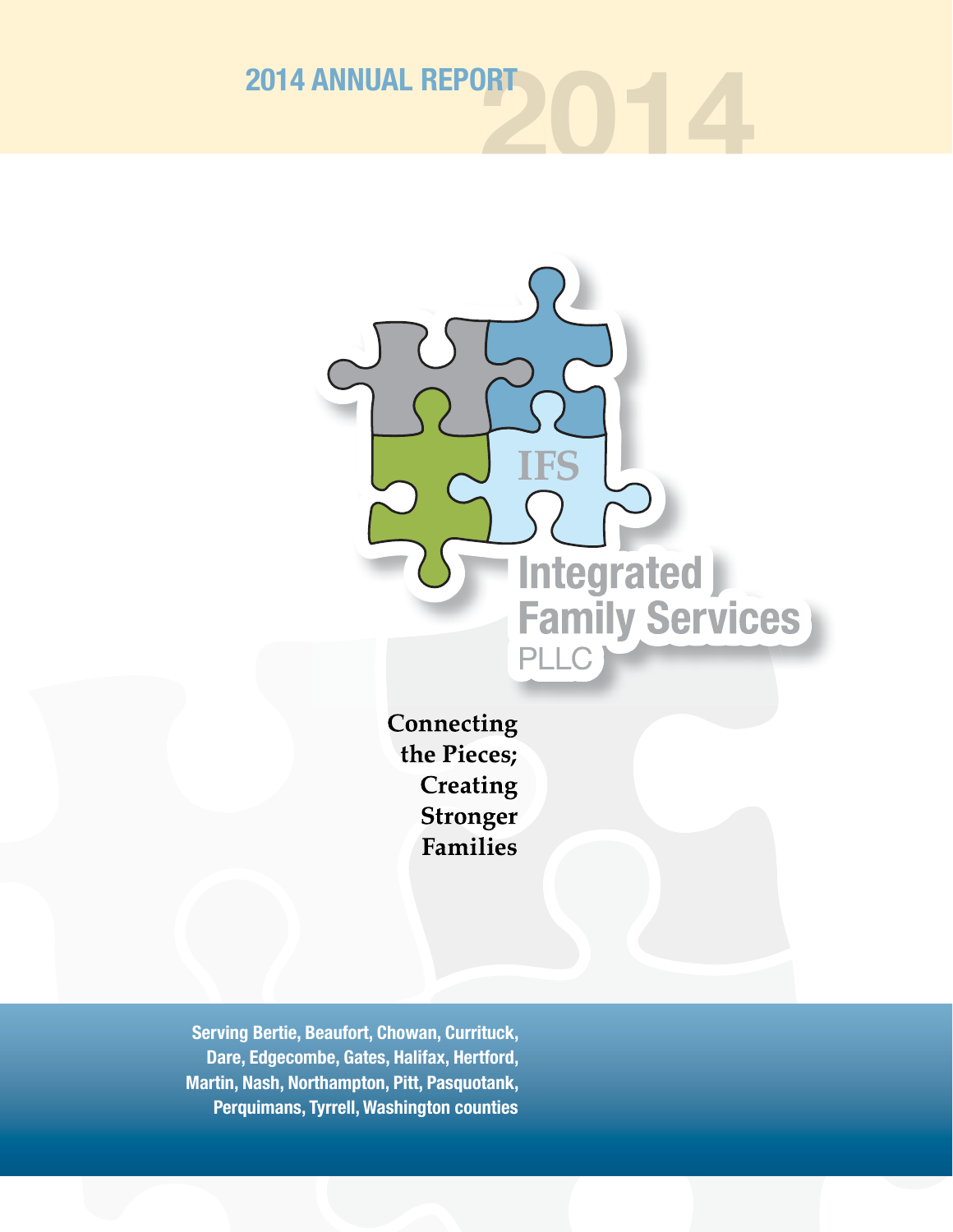# **Mission**

*The mission of Integrated Family Services, PLLC is to assess, coordinate, monitor and provide a wide variety of comprehensive mental health services in a manner that promotes dignity, respect and empowerment to all consumers.*

**www.integratedfamilyservices.net**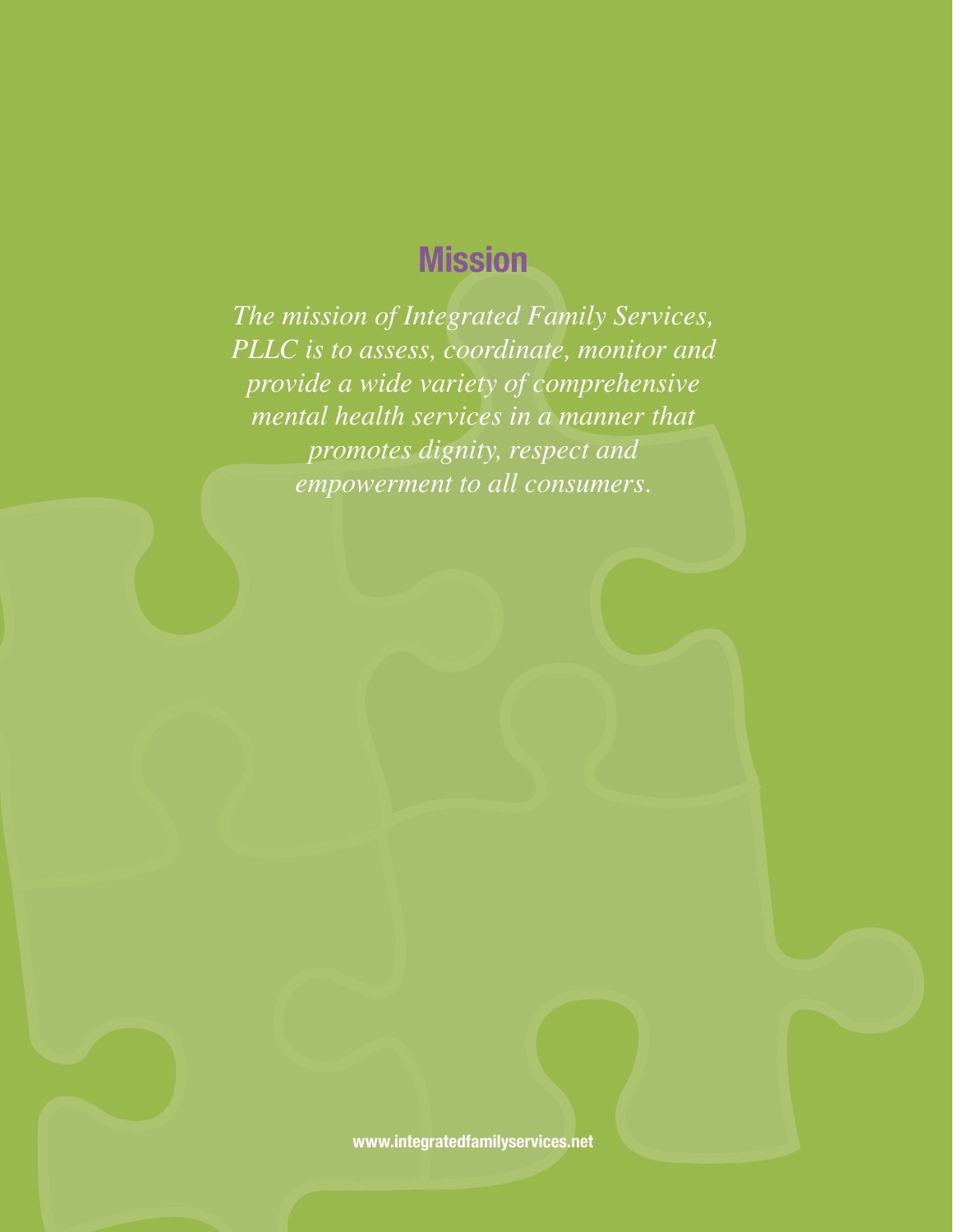

#### **Owners**

#### **Anthony J. Manley-Rook MSW, LCSW, ACSW, LCAS, CSI**

Mr. Manley-Rook works in the capacity of the Administrative Director of Integrated Family Services, PLLC. He has several years of experience in treating children and adults with emotional, behavioral, and substance abuse disorders. He received a Bachelor of Science degree in Criminal Justice, a Bachelor of Social Work degree and a Master of Social Work degree from East Carolina University.

#### **Natasha C. Holley MSW, LCSW, LCAS, CCS**

Mrs. Holley works in the capacity of the Clinical Director at Integrated Family Services, PLLC. She has several years of experience in treating children and adults with emotional, behavioral, and substance abuse disorders. She received a Bachelor of Science degree in Social Work from Elizabeth City State University and a Master of Social Work degree from East Carolina University.

#### **Vision**

Integrated Family Services, PLLC is to be a unified and innovative organization that leads the state of North Carolina in offering the most comprehensive diagnosis, therapy and care management possible in support of a normal, safer and healthier life for all families.

#### **Mission**

The mission of Integrated Family Services, PLLC is to assess, coordinate, monitor and provide a wide variety of comprehensive mental health services in a manner that promotes dignity, respect and empowerment to all consumers.

#### **Values**

*Integrity* – We base our working relationships upon mutual trust, respect and unyielding integrity. We recognize that the reputation of Integrated Family Services is rooted in the sincere and ethical treatment of our clients and each other.

*Teamwork* – We value results that are achieved through joint efforts. We approach our work as a team focused on constructing an encouraging work environment that produces superior quality results for our consumers.

*Diversity* – We value the individual differences and contributions of each member of our organization. We embrace progressiveness, creativity, and the ability to adapt to change. We believe each associate is an essential and important resource.

*Commitment to Excellence* – We set high standards for quality in our work and hold ourselves accountable. We strive for continuous improvement and seek to use innovation and cutting-edge technology to work effectively among ourselves and with our consumers.

*Service* – We value our role as a service provider to eastern North Carolina and seek to be approachable, compassionate and precise in the delivery of our services.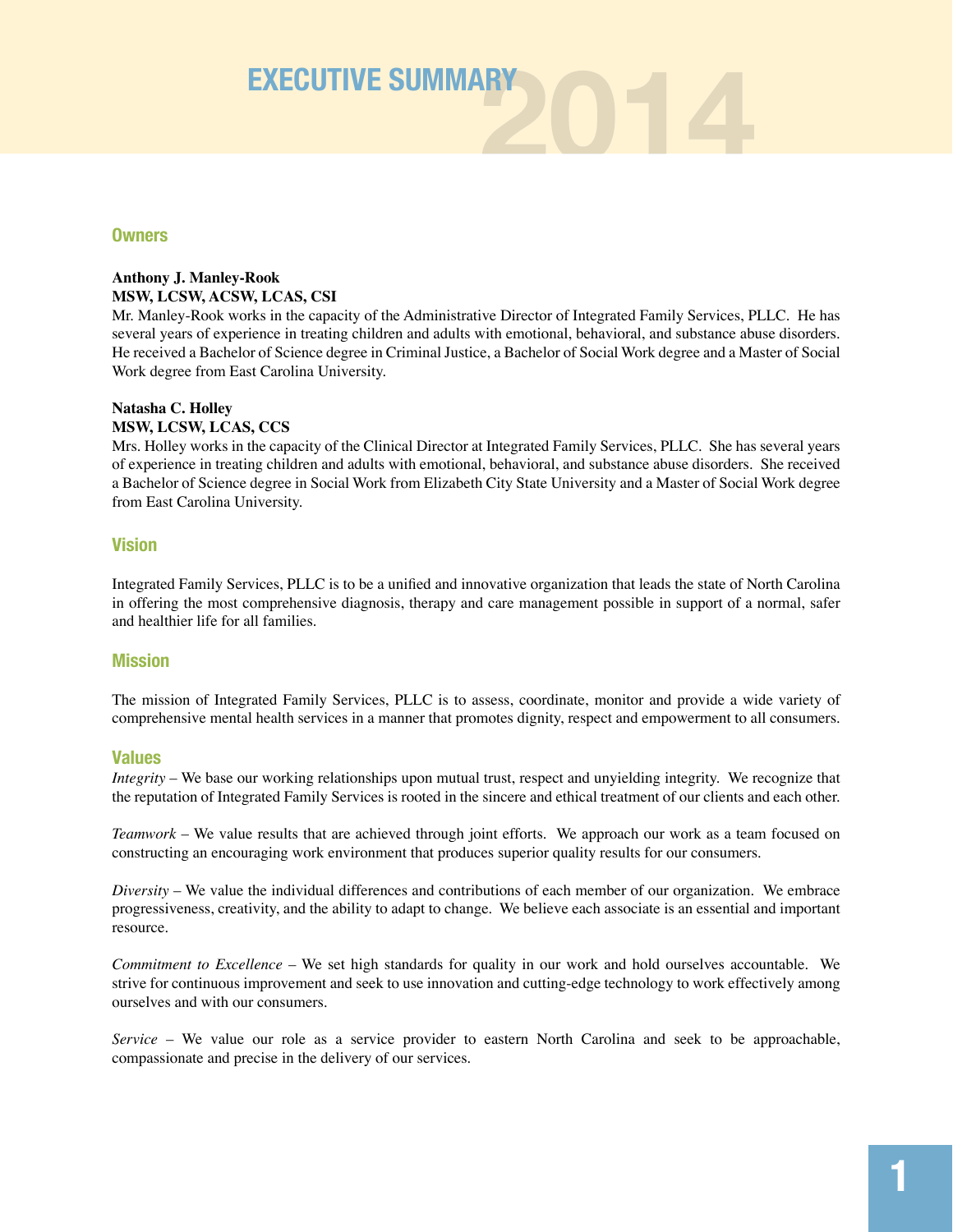### **ACCOMPLISHMENTS FOR THE YEAR**

- We celebrated our 11th anniversary in February 2014.
- We received our third 3-Year accreditation with CARF International, an accrediting organization.
- We provided financial support of an array of community services projects, sponsoring Little League basketball and baseball teams, a Food Drive for Albemarle Food Pantry, and the East Carolina University School of Ecology.
- We received the Triple A Award (**A**wareness/**A**dvocacy/**A**ssistance) from East Carolina Behavioral Health LME/MCO which recognizes providers that demonstrate exceptional public awareness and/or advocacy functions through prevention.
- We received the Impact Award from East Carolina Behavioral Health LME/MCO which recognizes agencies that demonstrate effective response in a crisis/urgent situation with a consumer.
- We were awarded a contract with Pitt County Schools to provide school-based therapy in 9 schools.
- We renewed a Memorandum of Agreement to provide behavioral health consultations to Martin County Community Action Head Start programs.
- We renewed our contract with Bertie County Schools to provide school-based therapy.
- Rural Initiatives Changing Communities Everyday (RICCE) the non-profit subsidiary of Integrated FamilyServices, implemented the Fiona's House STEM Leadership Academy, which is an afterschool program focusingon science, technology, engineering and math skills for middle school-aged Hertford County girls.
- The Mobile Crisis Management Department established a Memorandum of Understanding with NC START to provide crisis response for individuals with intellectual developmental delayed diagnosis.
- The Mobile Crisis Management Department established a Memorandum of Understanding with the Veteran's Crisis Line to provide mobile crisis services for veterans in crisis.
- Mobile Crisis Management Department established a Memorandum of Understanding with Albemarle Psychological Innovations.
- We partnered with the Department of Juvenile Justice in District 6 to implement Reclaiming Futures, a comprehensive model that has substituted the Juvenile Justice Treatment Continuum.
- We extended the Mobile Crisis Management Service to include Nash, Edgecombe, Wilson, Greene, and Lenoir counties.
- We provided education on our Mobile Crisis Management Service during crisis intervention trainings for law enforcement officers in the IFS coverage area.
- Our Mobile Crisis Management Director served as an expert panelist on the "In Dependence" Roundtable on Addiction, aired by the WNCT News Station, from May 26-31, 2014. (Link: http://www.wnct. com/story/25506763/monday-at-6-in-dependence-a-roundtable-onaddiction)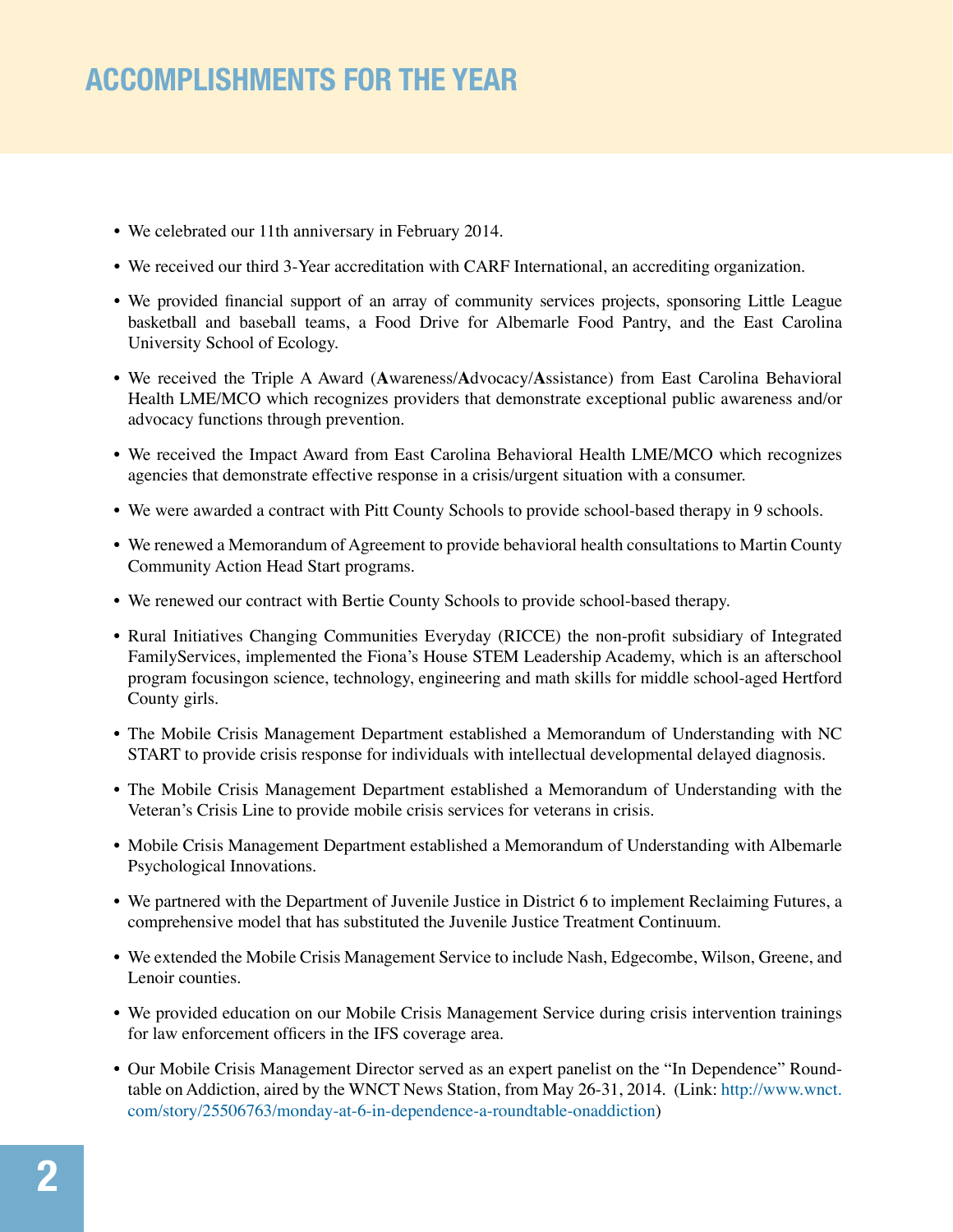# **2014**

- Our Mobile Crisis Management Director provided Suicidal Awareness and Prevention training for Crisis Intervention Trained (CIT) Law Enforcement Officers.
- The Mobile Crisis Management Department provided information of the Suicide Prevention Symposium on September 19, 2014 in Elizabeth City, North Carolina.
- Mobile Crisis Management served 1255 individuals of which 898 (72%) were diverted from the hospital.
- Our Clinical Director obtained certification to perform forensic evaluations.
- The Quality Improvement Department has successfully implemented Quick Tapp Survey, an application that allows the collection of consumer feedback during office or home visits using iPads.
- We provided mental health and/or substance abuse services to 2625 individuals.
- Integrated Family Services also fosters an atmosphere for professional growth and development. Listed below are the accomplishments of individual employees.
	- A Clinician co-authored a scholarly article featured in: *Journal of Human Behavior in the Social Environment*
	- Two employees were awarded a Master's Degrees.
	- Three employees are pursuing the Master in Social Work Degree.
	- One employee is pursuing a Master in Marriage and Family Therapy Degree.
	- Two employees that are currently Licensed Clinical Social Worker (LCSW) Associates passed the National Social Work exam.

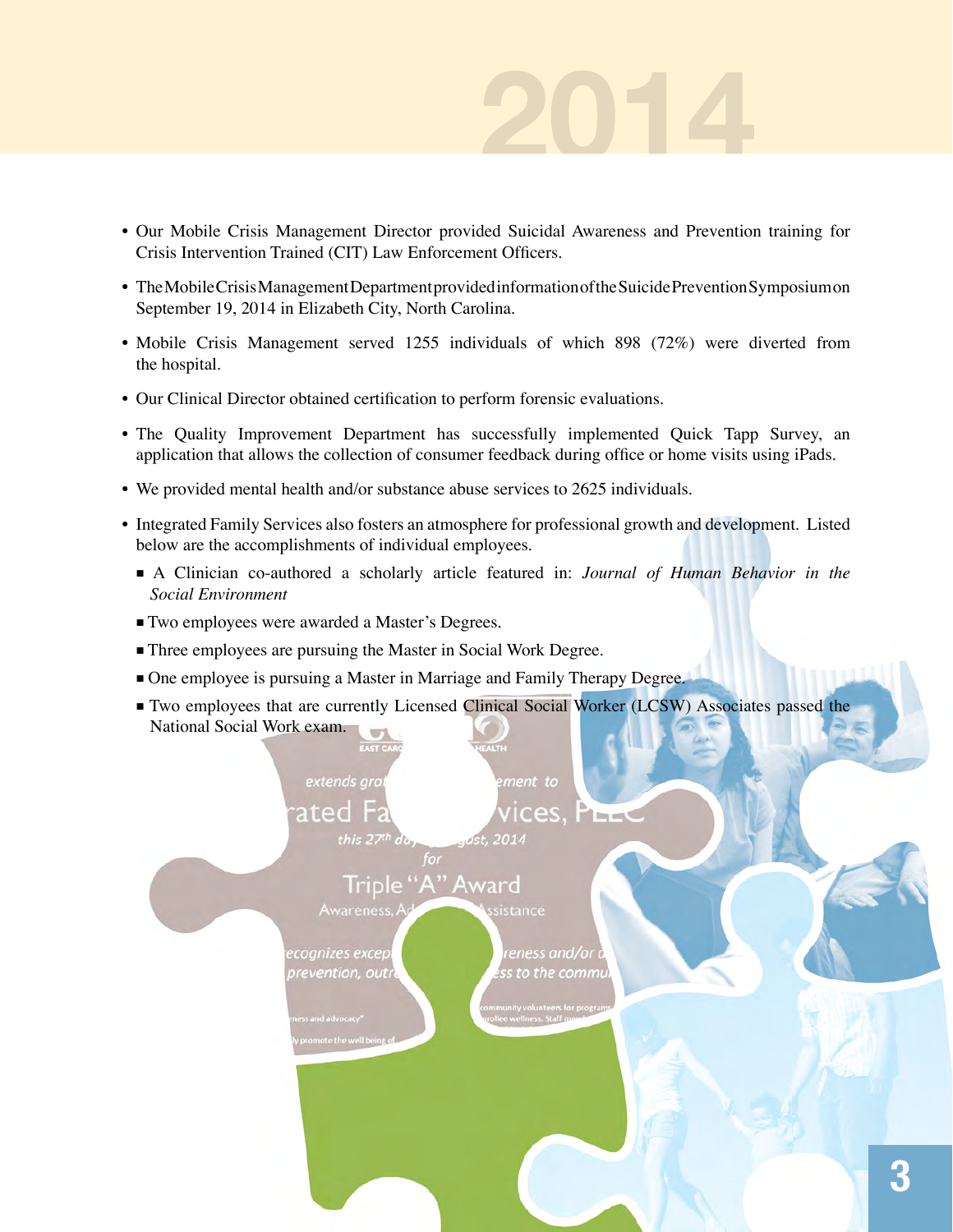### **PROGRAMS AND SERVICES**

#### **Intensive Alternative Family Treatment (IAFT)**

Children and adolescents who may meet the requirements for Level III or higher services can be served by IAFT. This service is an option for children who have had difficulty with past treatment options and who have significant behavioral and emotional challenges or are at-risk for hospitalization or group home placement. Integrated Family Services will utilize highly trained professional parents that have been licensed as Therapeutic Foster Homes. In addition to receiving treatment in a nurturing and structured family environment, the children and adolescents will be linked with psychiatric services, outpatient services, crisis intervention, case management, and skill building.

#### **Therapeutic Foster and Family Foster Care**

Therapeutic Foster Care (TFC) provides services and supports for a child with a principal diagnosis of mental illness or serious emotional and behavioral disorders or substance-related disorders, and who may also have co-occurring disorders including developmental disabilities. TFC is not for a child with a sole developmental disability. This service is available for children to age 18. TFC must be delivered by a child-placing agency licensed by the North Carolina Division of Social Services. TFC provides a structured, supervised therapeutic and family environment with one or two foster parent(s). This TFC family is licensed by the Division of Social Services (DSS) and provides TFC under the direction and supervision of Integrated Family Services. The TFC family facilitates and strengthens the development of skill acquisition and use of interventions and supports that address therapeutic treatment, prevention, recovery, and behavior change consistent with age and development for each child served. TFC services are necessary to assist the child in improving and maintaining functioning across life domains. Skill acquisition in this setting will promote permanency placement for the child with his/her parents, relatives, a guardianship arrangement, an adoptive placement with the TFC family or another adoptive family, or an independent living arrangement.

Therapeutic Foster Care Services are strength-based, support developmentally and functionally appropriate positive behavioral interventions, and work to sustain and improve resiliency factors in the child necessary for recovery. This service is built on the TFC family promoting trust by engaging the child and affirming each child's sense of self and regulation of emotions in relation to self and others.

Services and supports provided by the Therapeutic Foster Care family include:

- Interventions to build on each child's strengths for healthy developmental growth across life domains.
- Interventions to increase the child's knowledge of self in relation to others and improve a healthy role development and social skills in order to function successfully within the family setting, the community, and the schools.
- Interventions to develop healthy independent living skills.
- Interventions to improve and support the child's understanding of their health, mental health and substance related disorder.
- Interventions to improve functioning in life domains and self-management skills in coordination with the child's medical and behavioral health providers.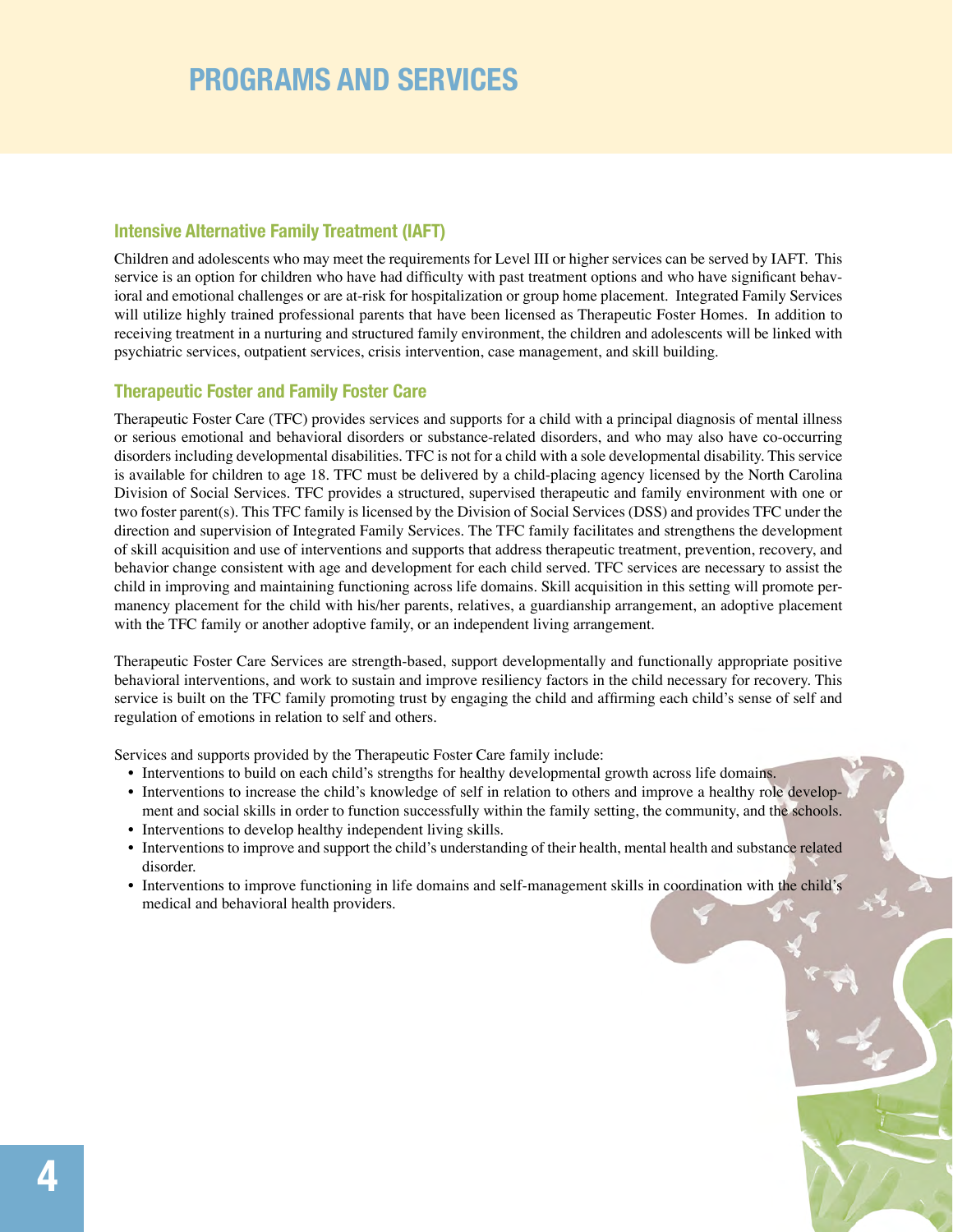# **2014**

#### **Intensive in-Home Services**

Intensive in-home (IIH) service is a time-limited, intensive child and family intervention based on the clinical needs of the youth (through age 20 for Medicaid-funded service and age 17 for state-funded services). The service is intended to:

- 1. Reduce presenting psychiatric or substance abuse symptoms.
- 2. Provide first responder intervention to diffuse current crisis.
- 3. Ensure linkage to community services and resources.
- 4. Prevent out-of-home placement for the child.

IIH service is authorized for one child in the family and the parent/caregiver must be an active participant in the treatment. The team provides individualized services that are developed in full partnership with the family. These services includes a variety of interventions that are available 24 hours a day, 7 days a week, 365 days a year and are delivered by the IIH staff that maintain contact and intervene as one organizational unit. IIH services are provided through a team approach; however, interventions may be delivered by any one or more team members as clinically indicated.

#### **Outpatient Therapy**

Outpatient treatment is designed to meet the clinically significant behavioral or psychological symptoms or patterns that have been identified as treatment needs for an individual. Outpatient therapy is provided through scheduled therapeutic treatment sessions and may be provided to individuals, families, or groups in various settings. Individuals providing this service must have a Master's Degree and are licensed in the state of North Carolina in the appropriate behavioral health discipline.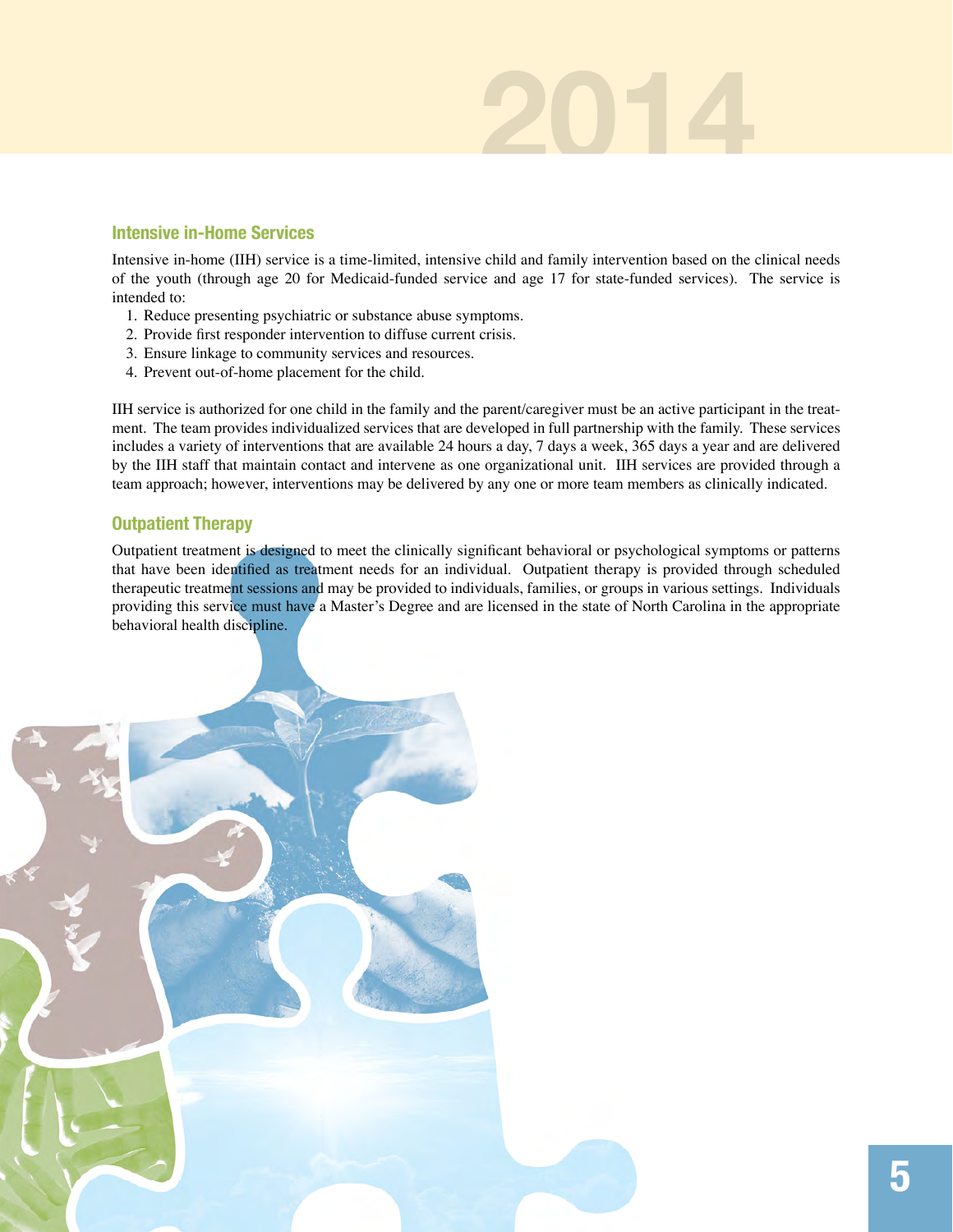### **PROGRAMS AND SERVICES**

#### **Comprehensive Clinical Assessment**

A Comprehensive Clinical Assessment is an intensive clinical and functional face-to-face evaluation of an individual's mental health, developmental disability, or substance abuse condition to develop a formal report and treatment recommendations. This service can be provided in any location and is conducted by a team comprised of a licensed psychiatrist or psychologist and a licensed therapist. The assessment is the primary process by which a determination is made regarding the target population criteria and eligibility for enhanced benefit services.

#### **Psychiatric Services**

Psychiatric care is provided by a Psychiatrist or Family Nurse Practitioner to assess the individual's symptoms and determine a diagnosis, and appropriate plan for treatment. The Psychiatrist/Family Nurse Practitioner may recommend medications as part of the treatment and will prescribe and monitor the effectiveness of the individual's medication regimen.

#### **Mobile Crisis Management Services**

Mobile crisis services involve all support and treatment necessary to provide integrated crisis responses, crisis stabilization interventions, and crisis prevention activities 24 hours a day/7 days a week. Crisis intervention services are provided at any location in the community with the exception of jails and hospitals to reduce barriers to service delivery.

Services can be provided in the following counties: Beaufort, Bertie, Camden, Chowan, Currituck, Date, Gates, Hertford, Hyde, Martin, Northampton, Pasquotank, Perquimans, Pitt, Tyrrell, Washington, Edgecombe, Lenoir, Nash, Greene, and Wilson. The service cannot be provided without consent for treatment or for transportation only.

#### **Reclaiming Futures: A Partnership with Department of Juvenile Justice Delinquent and Prevention (DJJDP)**

Integrated Family Services, PLLC has been selected by the Department of Juvenile Justice Delinquent and Prevention (DJJDP) to provide mental health and substance abuse services. This is a comprehensive arrangement. The process includes: arranging an appointment within 7 days of receipt of the referral for the individual and providing the court counselor a copy of the completed assessment within 14 days of the referral date. Upon completion of the comprehensive clinical assessment, the individual is linked with one of the following services that best meets their needs: outpatient therapy, intensive in home, or psychiatric services. The DJJDP, Integrated Family Services, and restorative justice work as a team to coordinate treatment planning for the individual.

#### **New Beginnings of Ahoskie**

New Beginnings of Ahoskie is a daughter company of Integrated Family Services, PLLC that focuses on DWI and substance abuse services. The services are comprised of DWI and substance abuse assessments and group/individual treatment.

#### **Rural Initiatives Changing Communities Everyday, Inc. (RICCE)**

RICCE, Inc., is the 502 (c)(3) non-profit entity of Integrated Family Services, PLLC.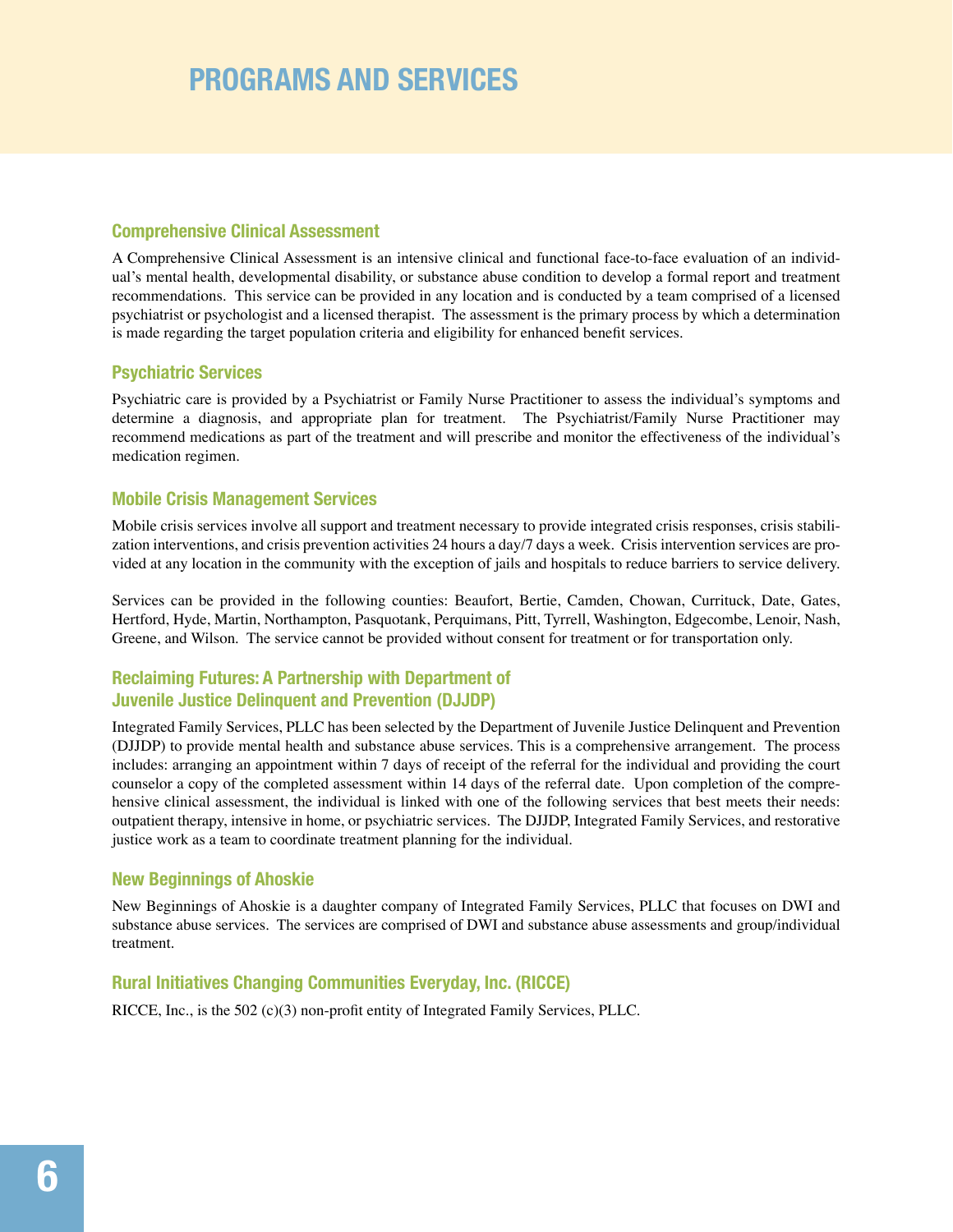# **2014 DEMOGRAPHICS AND DIAGNOSIS**

| <b>Gender</b> | <b>Consumers</b><br><b>Served</b> | Age       | <b>Consumers</b><br><b>Served</b> |  |
|---------------|-----------------------------------|-----------|-----------------------------------|--|
| Male          | 1361                              | $0 - 5$   | 50                                |  |
| Female        | 1264                              | $6-17$    | 1002                              |  |
|               |                                   | 18-40     | 683                               |  |
|               |                                   | $41-65$   | 791                               |  |
|               |                                   | 66 and up | 99                                |  |

| <b>Racial/Ethnic Groups</b> |      |  |  |
|-----------------------------|------|--|--|
| American Indian             | 6    |  |  |
| Asian (non-Pacific Islander | 6    |  |  |
| Black, African-American     | 1359 |  |  |
| Hispanic, Latino            | 65   |  |  |
| Pacific Islander            | 4    |  |  |
| White (non-Hispanic, Latino | 980  |  |  |
| Other                       | 205  |  |  |

| <b>Religious Affiliation</b> |      |  |  |
|------------------------------|------|--|--|
| Catholic                     | 63   |  |  |
| Christian                    | 1165 |  |  |
| <b>Jehovah Witness</b>       | 5    |  |  |
| Muslim                       | 13   |  |  |
| Protestant                   | 74   |  |  |
| No Preference                | 436  |  |  |
| Other                        | 273  |  |  |
| Not Reported                 |      |  |  |

| <b>Top 7 Axis I Diagnosis</b>                |     |
|----------------------------------------------|-----|
| <b>314.01</b> Attention Deficit of           | 317 |
| Childhood w/Hyperactivity                    |     |
| 313.81 Oppositional Defiant Disorder         | 220 |
| <b>311</b> Depressive Disorder               | 249 |
| 296.32 Major Depressive Disorder,            | 190 |
| <b>Recurrent Moderate</b>                    |     |
| 296.9 Mood Disorder Unspecified              | 176 |
| <b>309.81</b> Post Traumatic Stress Disorder | 156 |
| <b>299.8</b> Other Persuasive                | 96  |
| Developmental Disorders                      |     |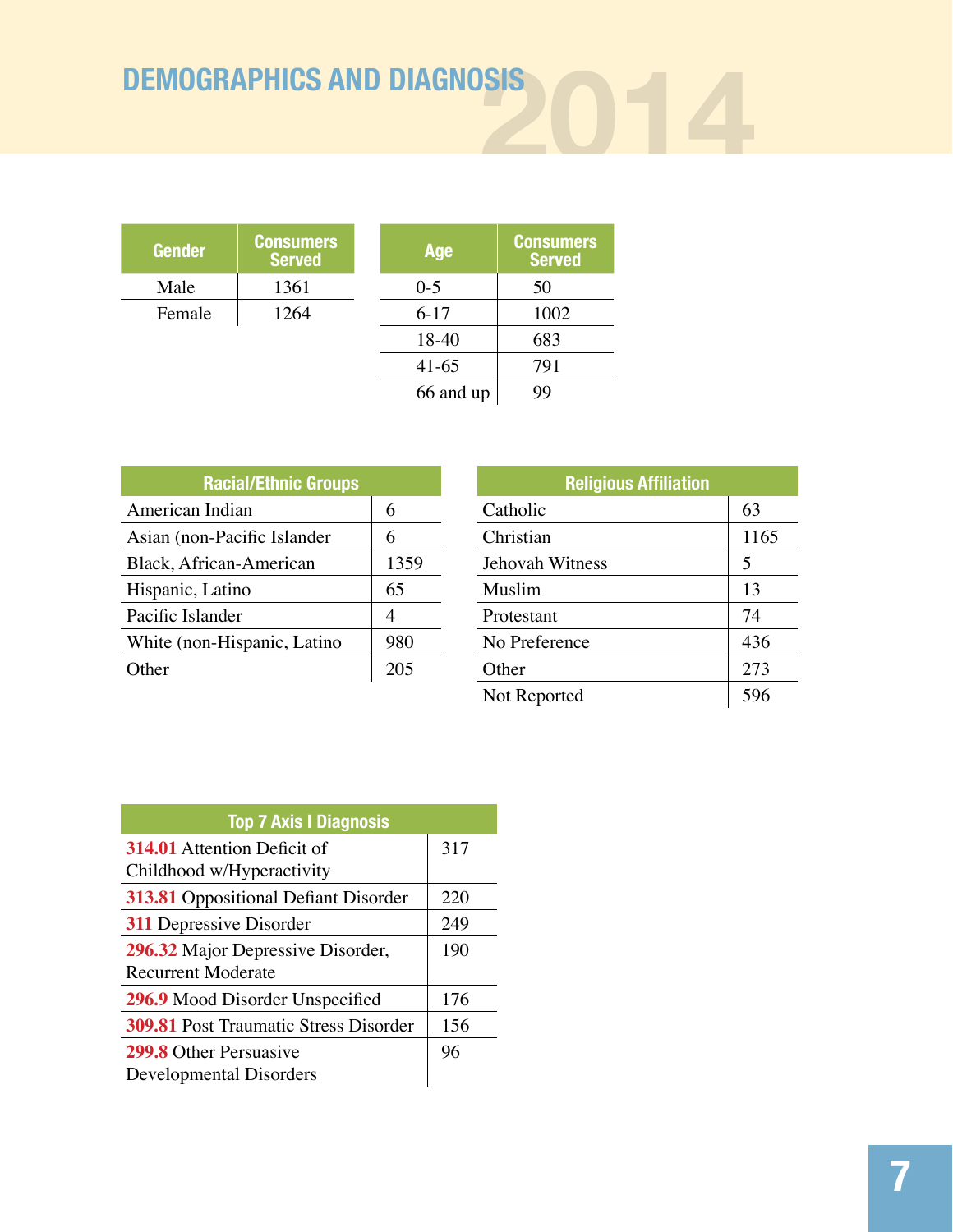## **PROGRAM REVIEW**

| <b>Mobile Crisis</b><br><b>Service Areas</b>                             | <b>Mobile Crisis</b><br><b>Service Calls</b> | <b>Mobile Crisis</b><br><b>Service Areas</b>                             | <b>Call Diverted from</b><br><b>Inpatient Facility</b> |
|--------------------------------------------------------------------------|----------------------------------------------|--------------------------------------------------------------------------|--------------------------------------------------------|
| Albemarle Area<br>(Camden, Pasquotank,<br>Perquimans, Dare)              | 436                                          | Albemarle Area<br>(Camden, Pasquotank,<br>Perquimans, Dare)              | 271                                                    |
| <b>Beaufort Area</b><br>(Washington, Beaufort,<br>Martin, Tyrrell, Hyde) | 191                                          | <b>Beaufort Area</b><br>(Washington, Beaufort,<br>Martin, Tyrrell, Hyde) | 136                                                    |
| <b>Pitt County</b><br>(Nash, Edgecombe,<br>Greene, Lenoir)               | 382                                          | <b>Pitt County</b><br>(Nash, Edgecombe,<br>Greene, Lenoir)               | 307                                                    |
| Roanoke-Chowan Area<br>(Hertford, Bertie,<br>Gates, Northampton)         | 246                                          | Roanoke-Chowan Area<br>(Hertford, Bertie,<br>Gates, Northampton)         | 184                                                    |
| Total                                                                    | 1255                                         | Total                                                                    | 898                                                    |

| <b>Mobile Crisis</b><br><b>Referral Source</b> | <b>Albemarle</b><br><b>Area</b> | <b>Beufort</b><br><b>Area</b> | <b>Pitt County</b> | <b>Roanoke</b><br><b>Chowan</b><br><b>Area</b> | <b>Totals</b> |
|------------------------------------------------|---------------------------------|-------------------------------|--------------------|------------------------------------------------|---------------|
| Self                                           | 93                              | 94                            | 103                | 95                                             | 385           |
| Family/Support System                          | 97                              | 42                            | 98                 | 29                                             | 266           |
| <b>LME</b> Access                              | 17                              | 15                            | 76                 | 12                                             | 120           |
| First Responder/Clini-<br>cal Home             | 1                               | 1                             | 6                  | 11                                             | 19            |
| Other provider agency                          | 23                              | $\overline{2}$                | 14                 | $\overline{7}$                                 | 46            |
| Hospital emergency<br>department               | 7                               | $\overline{2}$                | $\overline{2}$     | $\overline{2}$                                 | 13            |
| School                                         | 50                              | 17                            | 68                 | 43                                             | 178           |
| <b>DSS</b>                                     | 11                              | 3                             | 5                  | $\overline{2}$                                 | 21            |
| Law Enforcement                                | 53                              | $\overline{7}$                | 13                 | 15                                             | 88            |
| Justice System                                 | $\overline{0}$                  | $\theta$                      | $\overline{0}$     | $\theta$                                       | $\theta$      |
| Other public agency<br>(health department)     | 13                              | 5                             | 14                 | 14                                             | 46            |
| Other/unkown                                   | $\theta$                        | 0                             | $\overline{0}$     | $\theta$                                       | $\theta$      |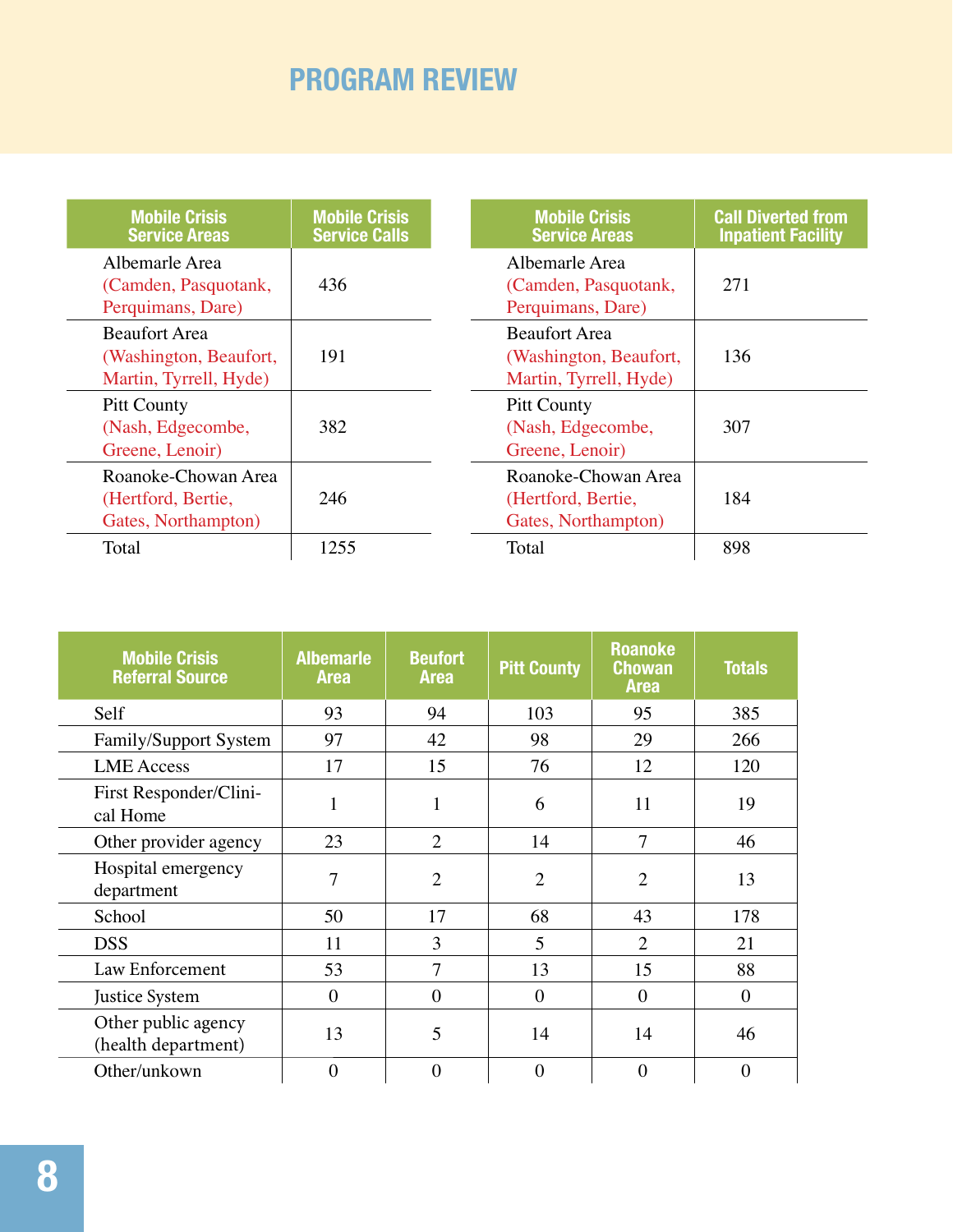

| <b>Services Array</b>  | <b>Consumers Served</b> |
|------------------------|-------------------------|
| Outpatient/Psychiatric | 1321                    |
| <b>Foster Care</b>     |                         |
| Intensive in Home      | 42                      |
| Mobile Crisis          | 1255                    |

| <b>Consumer Attendance Outpatient and Psychiatric Services</b> |                                         |                                       |        |                                                          |      |
|----------------------------------------------------------------|-----------------------------------------|---------------------------------------|--------|----------------------------------------------------------|------|
| <b>Service</b>                                                 | <b>Scheduled</b><br><b>Appointments</b> | <b>Completed As</b><br><b>Planned</b> | $\%$   | No Show /<br><b>Cancellation /</b><br><b>Rescheduled</b> | $\%$ |
| Outpatient                                                     | 9199                                    | 3805                                  | $41\%$ | 5394                                                     | 59%  |
| Psychiatric                                                    | 7696                                    | 3880                                  | 50%    | 3813                                                     | 50%  |

| <b>Consumers Served per Office Location</b> |                         |  |  |
|---------------------------------------------|-------------------------|--|--|
| <b>Location</b>                             | <b>Consumers Served</b> |  |  |
| Ahoskie                                     | 570                     |  |  |
| Elizabeth City                              | 530                     |  |  |
| Greenville                                  | 1003                    |  |  |
| Jackson                                     | 306                     |  |  |
| Washington                                  | 216                     |  |  |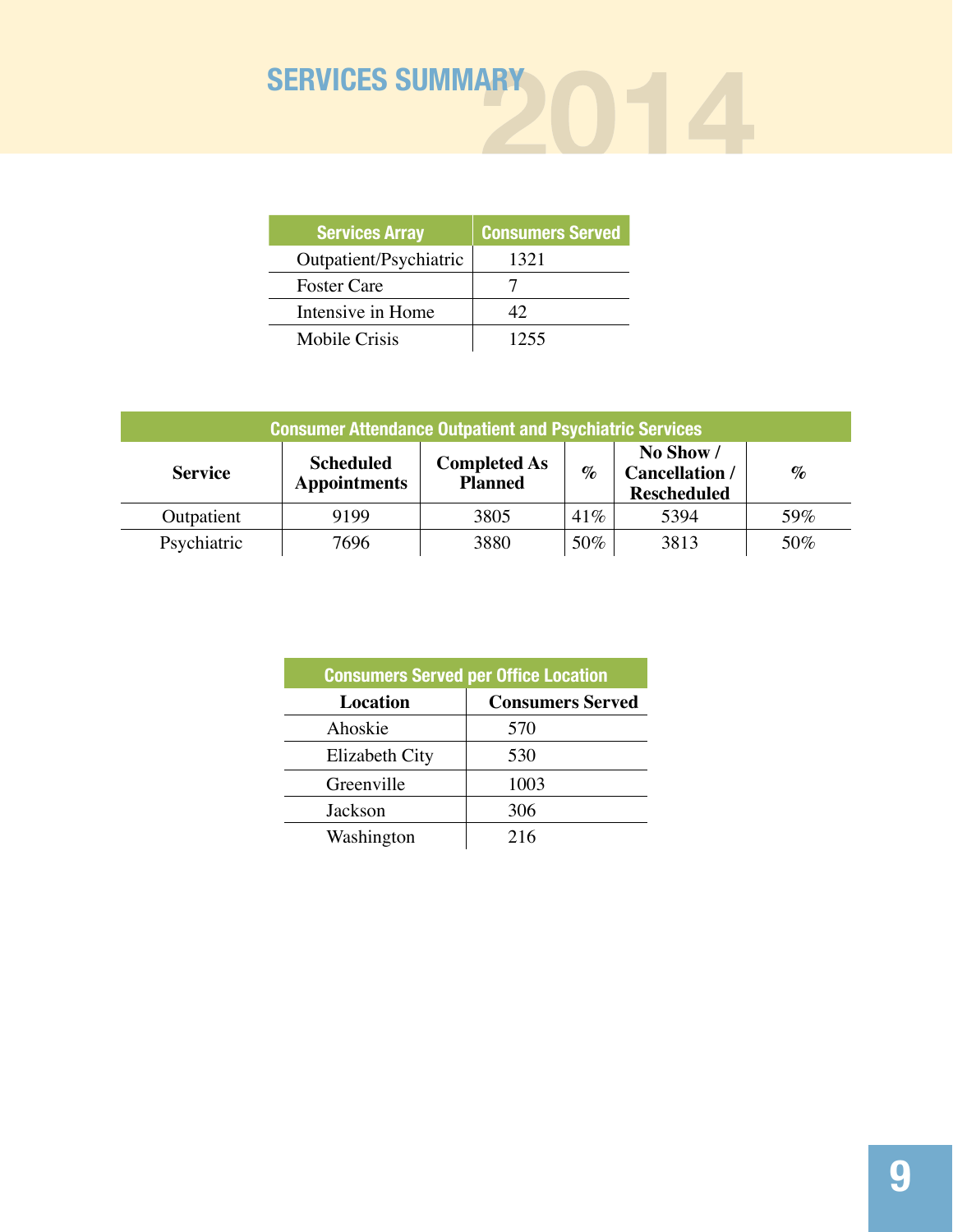### **REVENUE SUMMARY**

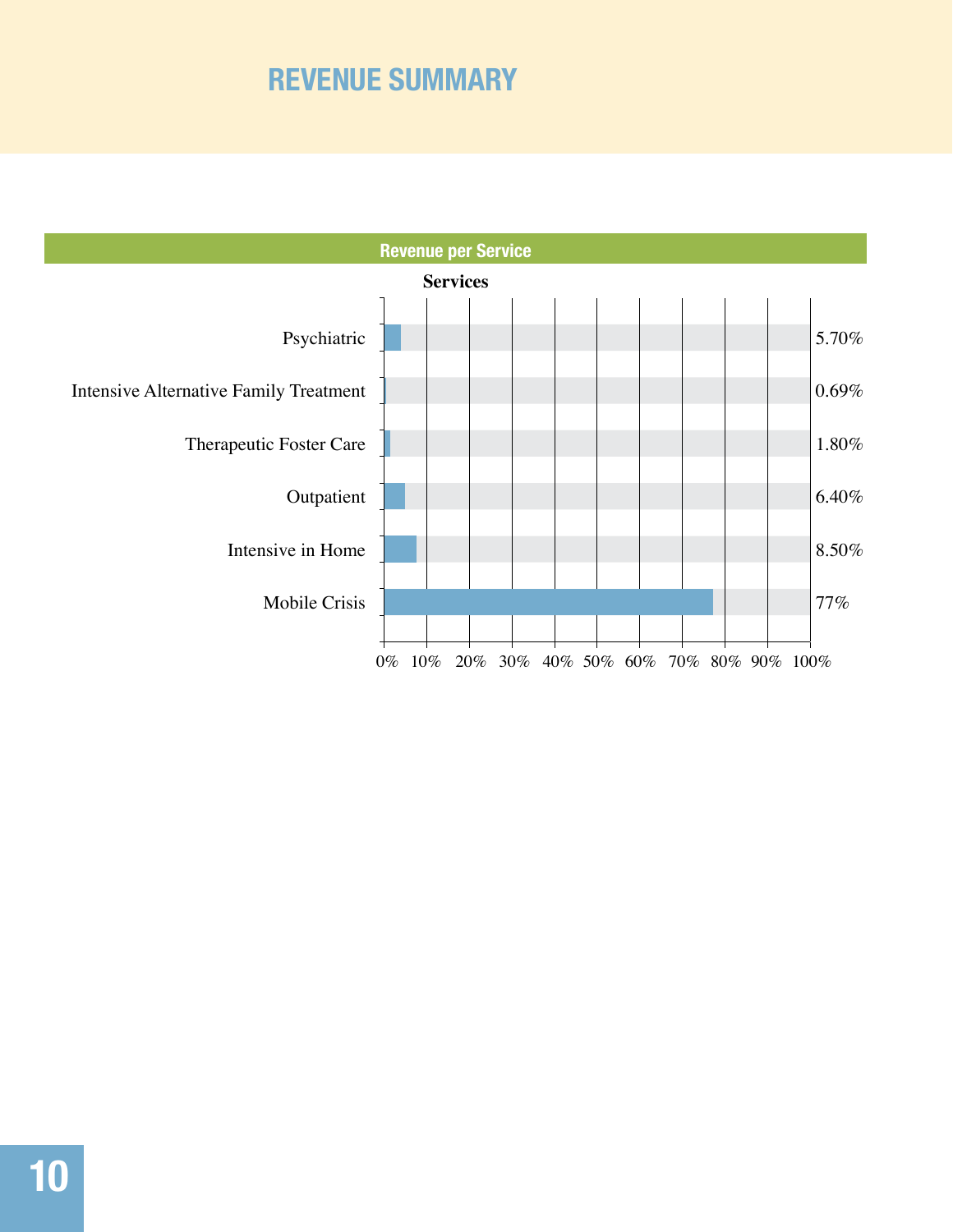# **REVENUE SUMMARY**

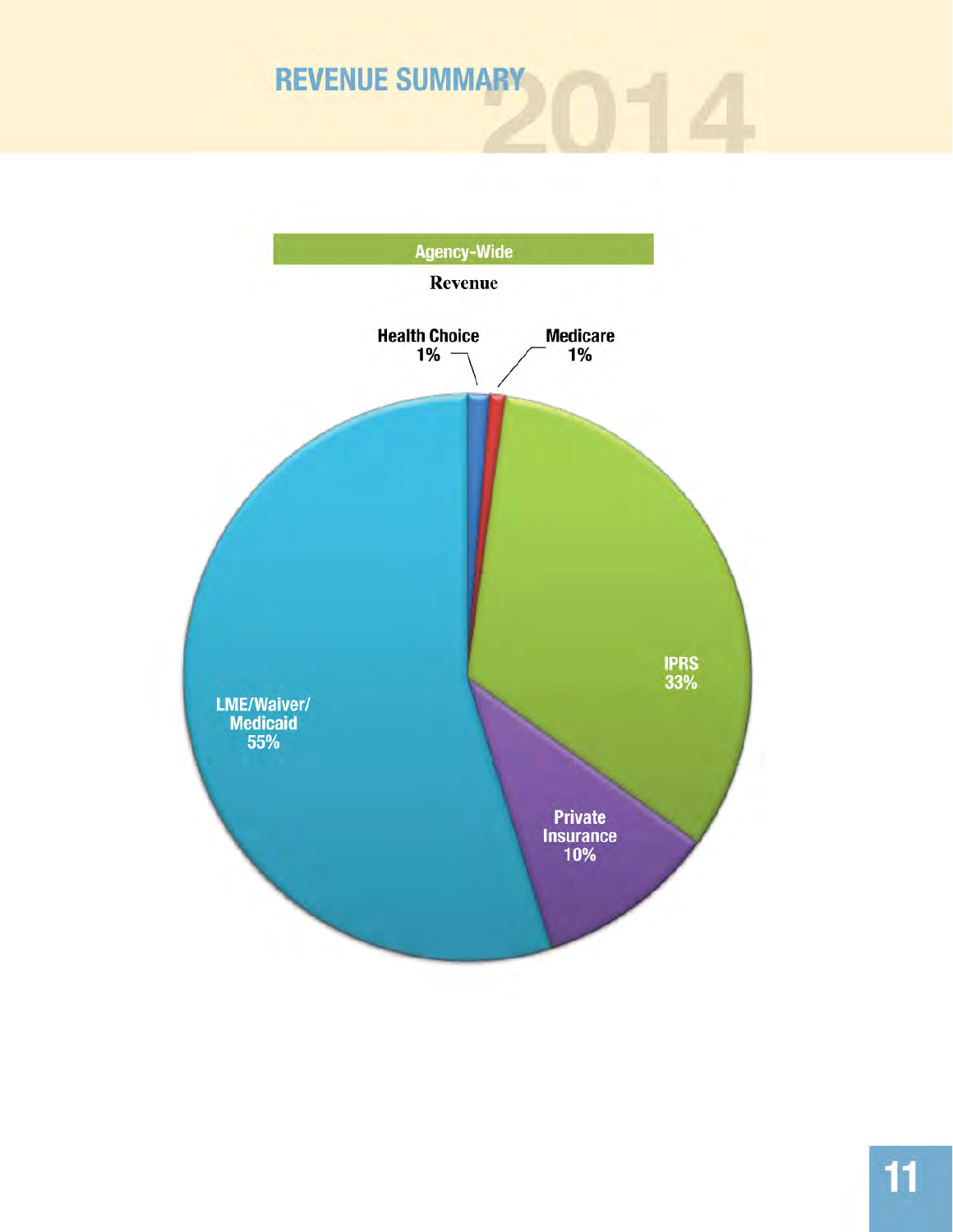### **CONSUMER SATISFACTION**

#### **2014 Satisfaction Survey Results**

There were **1108** surveys completed in **2014** by consumers, family members and other stakeholders. 98% were satisfied with our services.

**96%** reported IFS employees were friendly and treated them with respect.

**96%** reported IFS employees were culturally sensitive (race, religion, sexual orientation, gender, etc.). **80%** reported they felt they were getting better with treatment.

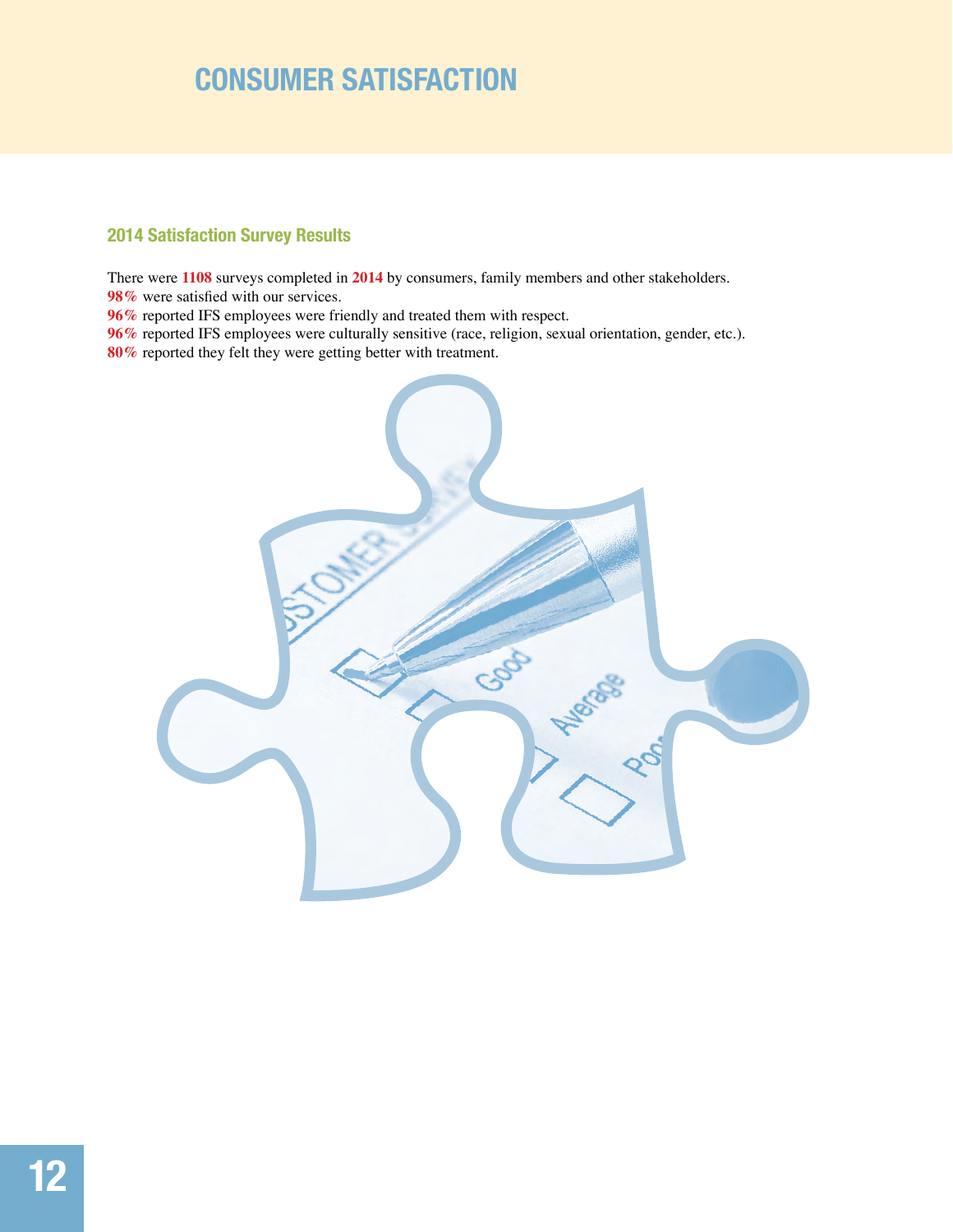# **2014 NOTES**

|  | h. |
|--|----|
|  |    |
|  |    |
|  |    |
|  |    |
|  |    |
|  |    |
|  |    |
|  |    |
|  |    |
|  |    |
|  |    |
|  |    |
|  |    |